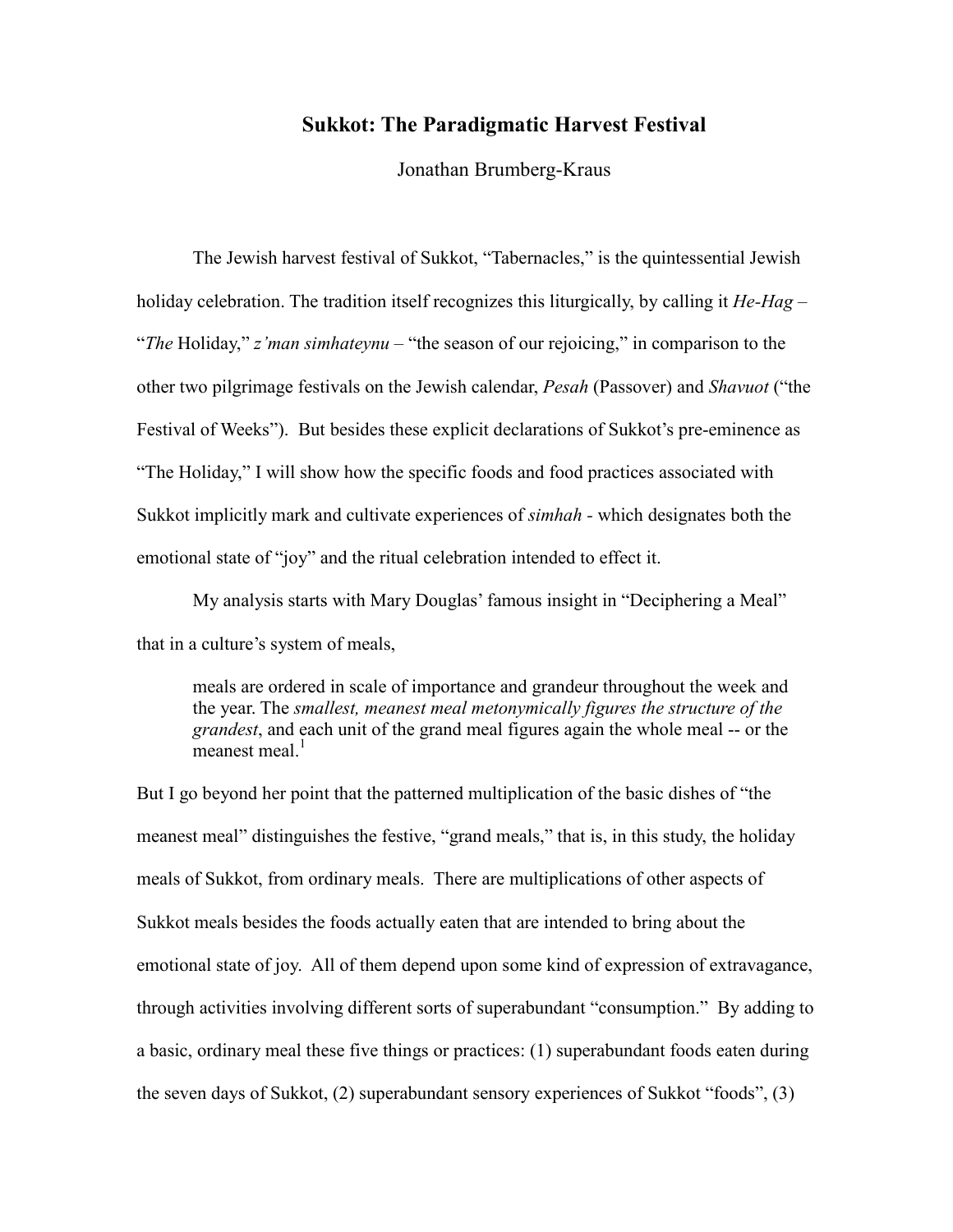superabundant expenditures for Sukkot ritual objects, (4) superabundant number of guests "("*Ushpizin*") for Sukkot meals, and (5) superabundant memories of Sukkot celebrations past and to come even after we die, - Sukkot is distinguished from all other festival celebrations in the Jewish system of meals. I will explain each of these in what follows.

#### **Superabundant Foods**

The patterned *multiplication* of the dishes of less or non-festive meals distinguishes the festive meals of Sukkot from other Jewish meals, as do Sukkot's characteristic stuffed foods or other "one-dish meals" with multiple ingredients. We can see this both in the idealized prescriptions of halakhah, Jewish law, defining what and how to eat and drink on the holiday, and the internalization of this "grammar of meals" in the improvisations of it in actual Jewish meal practice for Sukkot. According to halakhah, the "fixed meals" one should eat in the sukkah consist minimally of bread, cake, or other dishes made from grains.<sup>2</sup> So for festivals in general, not just Sukkot, according to Jewish Talmudic and post-Talmudic prescriptions, one must eat meat and drink wine in order to enjoy a festival. This is what distinguishes "*Yom Tov*" (holiday) meals from ordinary meals.<sup>3</sup> So if adding things to it makes an ordinary meal a festive meal, i.e., meat and wine to bread, then it seems that the stuffed foods and rich stews customarily eaten on Sukkot (e.g., in Ashkenazic Jewish cuisine - stuffed cabbage, a meaty *tzimmes*, or brisket cooked with dried fruit and root vegetables), are conscious expressions and improvisations of this halakhic grammar of meals to make Sukkot even "more festive" than other Jewish festival meals. We can see this in at least four ways: in the attention called to adding "side" dishes" to the main course; or to main entrees that include the sides in one dish (according to what I call the "chicken Marengo principle" a la Mary Douglas); adding ingredients that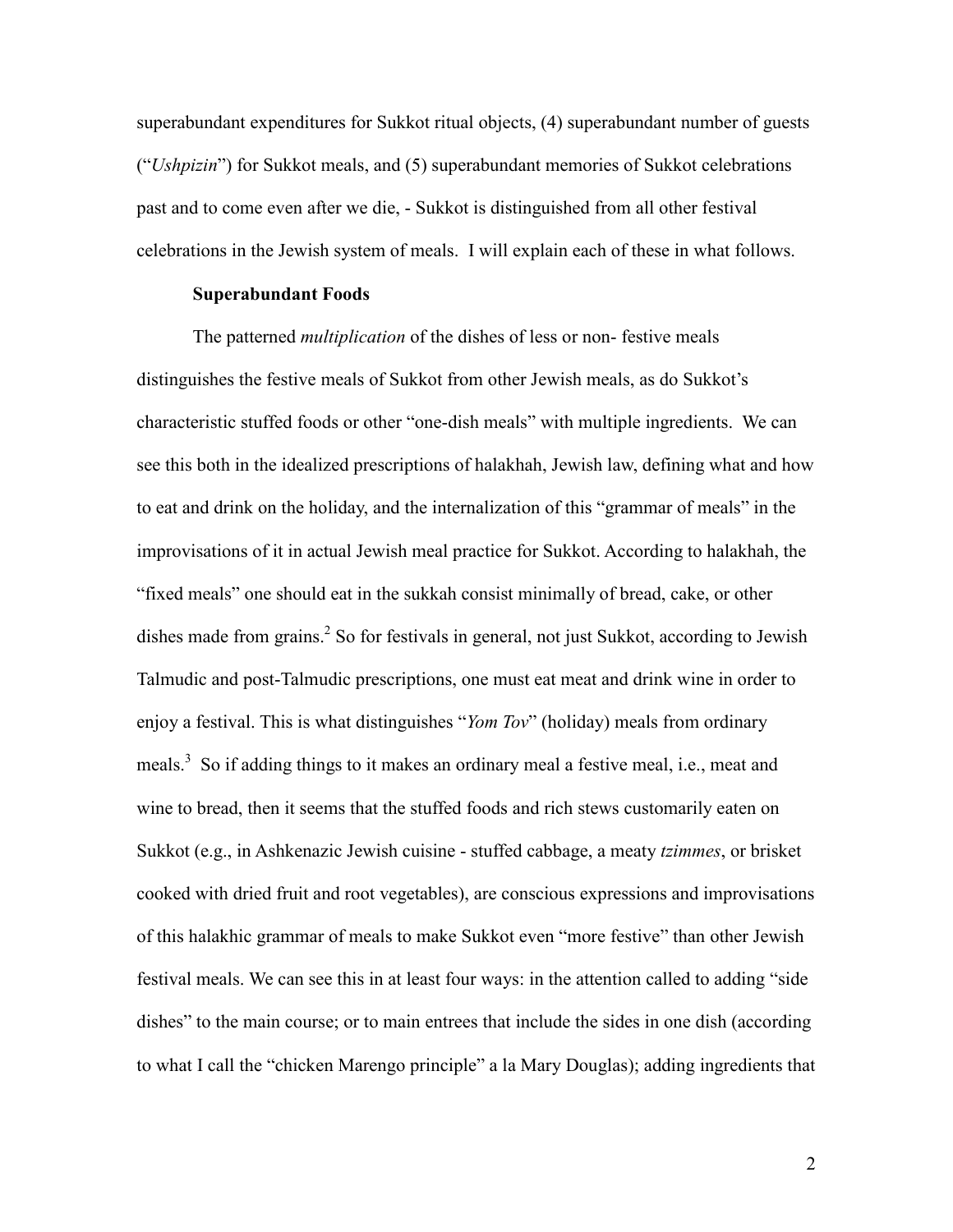make the base foods seem richer, and Jewish recipe book authors' recommendation of other dishes (Jewish or not) previously not associated with Sukkot as "Sukkot foods" because they fit these principles. The Ashkenazic dish *tzimmes*, a sweet cooked dish of root vegetables and dried fruits, is pretty much universally designated as a Sukkot dish by modern Jewish cook books, no doubt in part due to its seasonally appropriate harvest ingredients, and its sweetness symbolizing a hope for a "sweet New Year." However, even its name calls attention to its being an "added dish," if Gil Marks' suggested etymology for *tzimmes*, from the Yiddish, *zum essen*, is correct.<sup>4</sup> In other words, *tzimmes* basically means "side dish." Marks also suggests that the carrots in tzimmes, *mehren* [meaning both] "carrots" and "more" in Yiddish] also symbolize abundance, and that the Yiddish expression *machen a tzimmes fun*... ("making fuss about something") refers the extra effort and added ingredients Eastern European housewives devoted to their Sukkot *tzimmeses*.<sup>5</sup> In other words, to use another Yiddish expression, a Sukkot *tzimmes* is more *ongepotscht* than other ordinary foods. Hence, typically, one adds meat, usually brisket, to a *tzimmes* for Sukkot to make it richer, like the recipe for a *fleishig* "meat" *tzimmes* Marks provides in the entry "tzimmes" his *Encyclopedia of Jewish Food*.<sup>6</sup> Thus, *tzimmes* exemplifies the practice of adding ingredients to simpler dishes to make them more festive according to the grammar of Jewish meals. Similarly, raisins or other dried fruits are often added to the challah for Sukkot and the High Holidays. Thus, these festival challahs, which are usually baked in a round shape, are differentiated from "ordinary" Sabbath challahs (the classic oblong braided "Jewish egg twists), which are themselves differentiated from ordinary daily bread made from coarser, darker flours. In addition, one should place two whole loaves of challah on the festive table in the sukkah.<sup>7</sup> Yes, the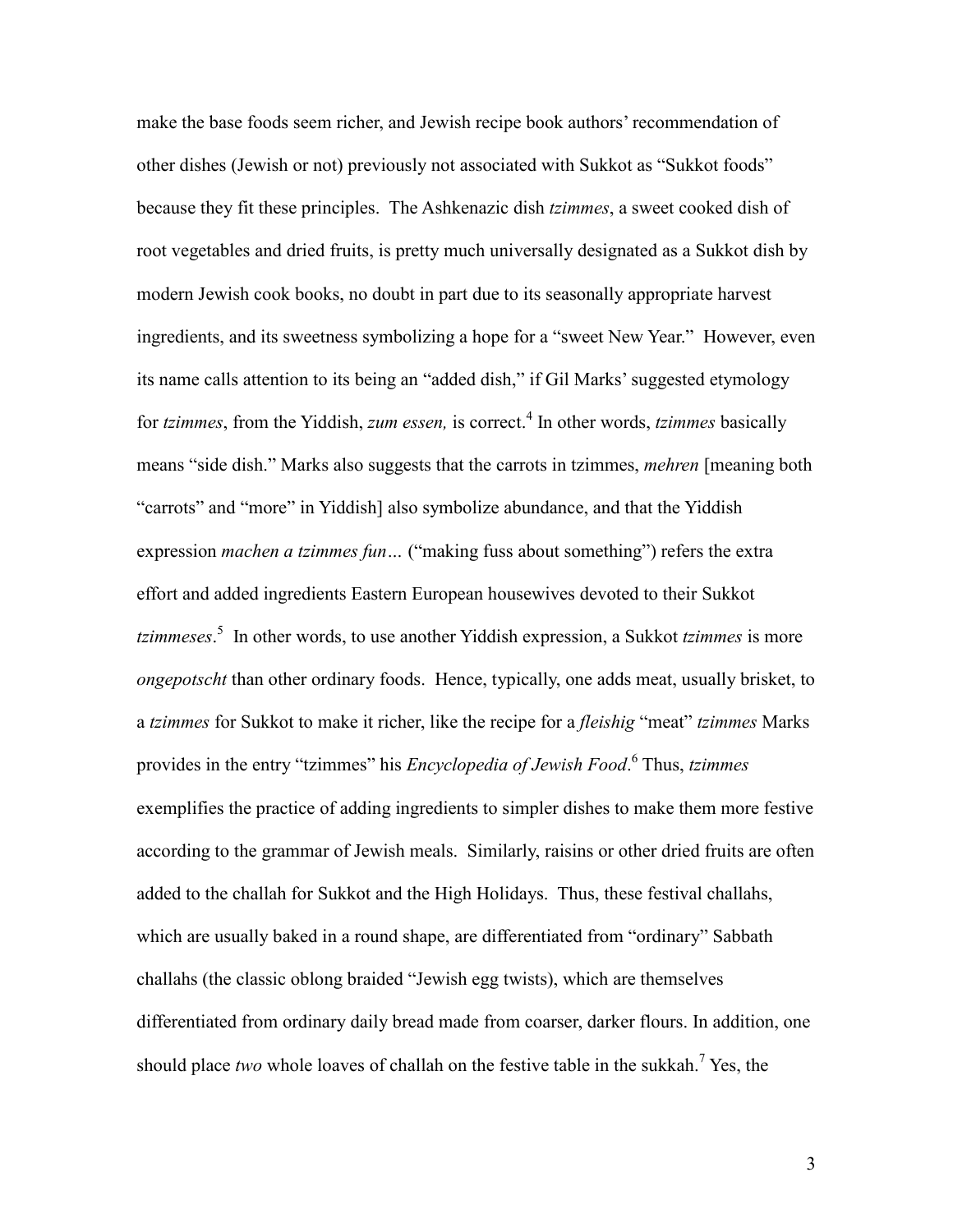doubled challah loaves and their raisins symbolize "plenty," and the round shape the seasonal cycle, but at base Sukkot bread is a variation and expansion of ordinary bread.<sup>8</sup>

Typical Sukkot foods are often stuffed, or especially one-dish meals or casseroles, because they too symbolize abundance more or less according to what I'm calling the "chicken Marengo principle." According to Mary Douglas. "the features which a single copious dish would need to display before qualifying as a meal... would be something like the famous chicken Marengo served to Napoleon after his victory over the Austrians," which earned its fame precisely because it "combine[d] the traditional soup, fish, egg, and meat courses of a French celebratory feast in a *plat unique*."<sup>9</sup> Thus an Ashkenazic meaty tzimmes of brisket, carrots, dried fruit, sweet and white potatoes like the one for which Gil Marks provides a recipe is not just a side, but a "main course" for Sukkot, <sup>10</sup> because it basically recapitulates the Jewish festive meal of meat, savory vegetable side, starch, and sweet side in a single dish. Similarly, the variation with *knaidlach* (matzo balls), a specialty which my wife's bubbe used to make for Passover-tzimmes mit a knaidl ("Because," as she explained deadpan, "it's a *tzimmes* with a *knaidl*"), includes the "bread" course," appropriately replacing the leavened bread with a starch made of matzo meal and eggs. The Moroccan *pastilla*, a phyllo dough pie, filled with chicken, sweet ground nuts, beaten eggs, and a mixture of savory and sweet spices, is a Sephardic one-dish meal made also especially for Sukkot and other Jewish holidays.<sup>11</sup> Of course, pies like this and "meal-in-one stews" are popular for Sukkot also because they can be conveyed outside to the sukkah and kept hot easily.<sup>12</sup> Stuffed foods are characteristic fare for Sukkot, just as indeed they signify the idea of abundance in the foods of harvest celebration banquets in many other cultures. Marks lists numerous stuffed foods from a variety of Jewish cultures

 $\overline{4}$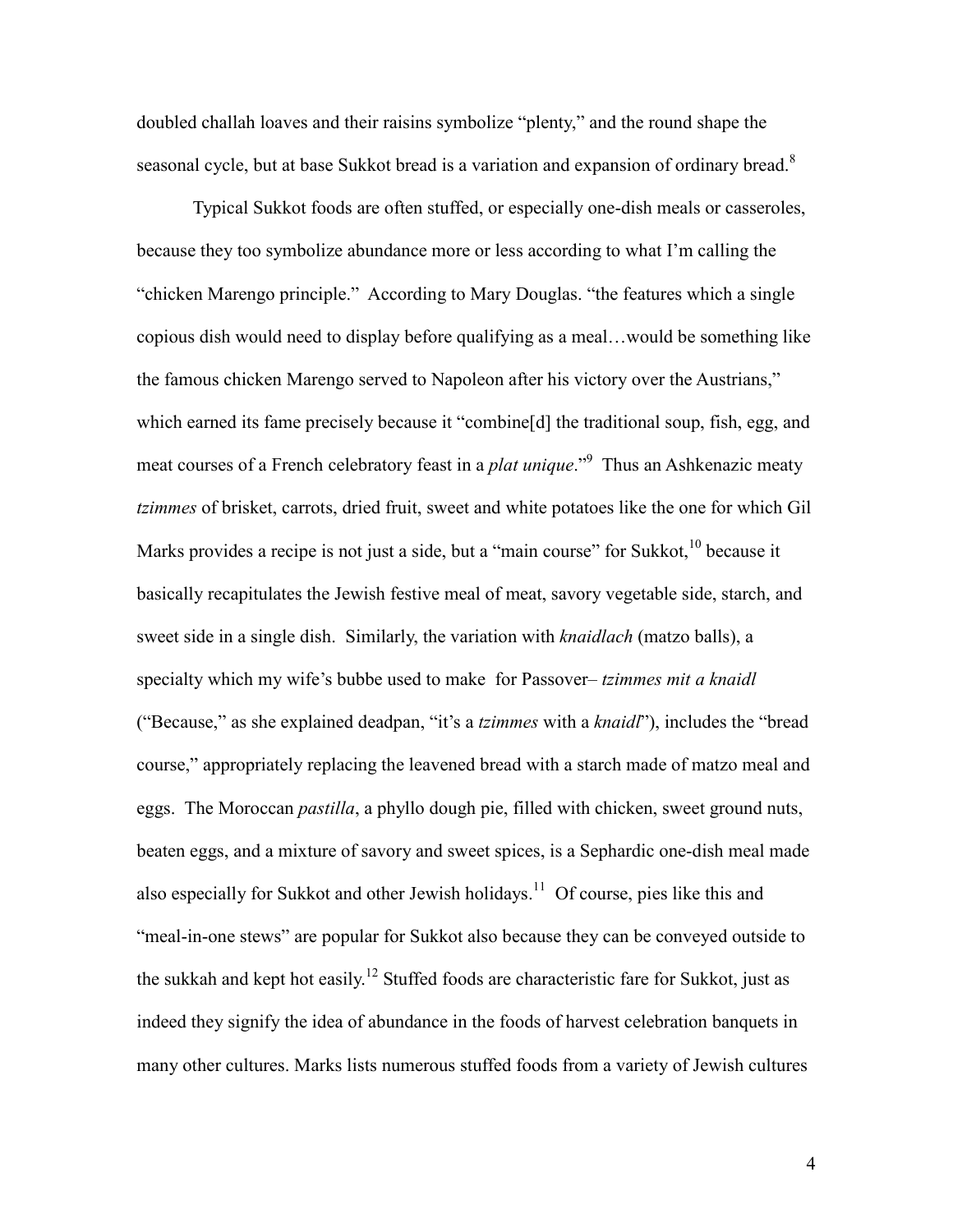around the world as typical Sukkot foods, such as "Ashkenazic...stuffed veal breast or poultry, knishes, filled dumplings, fruit and cabbage strudels...Sephardic...filled phyllo pastries...and Bukharan...oshee tos kadoo (stuffed pumpkin) and samsa (turnovers)." And under "Sukkot" in his index, Marks lists among others such stuffed foods as *boreka*, bulemas, dolma, fluden, knedliky, sambusak, strudel, stuffed cabbage, and stuffed peppers."<sup>13</sup> Even if these stuffed dishes don't always recapitulate the whole meal (like pastilla), they still signify abundance by combining other components of the meal: bread/starch and sweet and savory sides, bread/starch and meats, vegetable sides and meat and/or starch, etc.

Finally, I think the most telling expression of the internalized grammar of Sukkot meals appears in modern Jewish cookbooks when they suggest adapting and applying the "rule" for appropriate Sukkot foods to dishes that previously were not part of the Sukkot or even Jewish culinary repertoire. Thus for example, Gloria Kaufer Greene in her Jewish Holiday Cookbook recommends one Cuban Jewish family's recipe for Papas Rellenas (Meat-stuffed Mashed Potato Croquettes) "because they are in keeping with the tradition of eating stuffed foods on Sukkot [though the family] often eat[s] them on Shabbat as well."<sup>14</sup> And I particularly like her rationale for including "Orange Glazed Turkey with Fruit-Nut Stuffing" as a Sukkot dish. She explains,

Some say that the American holiday of Thanksgiving may have been influenced by the Jewish one of Sukkot. As both are festivals celebrating an abundant fall harvest, this is indeed possible. Interestingly, modern American Jews have turned the tables (so to speak) on the Pilgrims, and now serve many typical Thanksgiving foods, particularly stuffed turkey, during Sukkot...The following turkey recipe features a unique fruit-nut stuffing and orange glaze that are quite in keeping with the Sukkot tradition eating fruit and nuts.<sup>15</sup>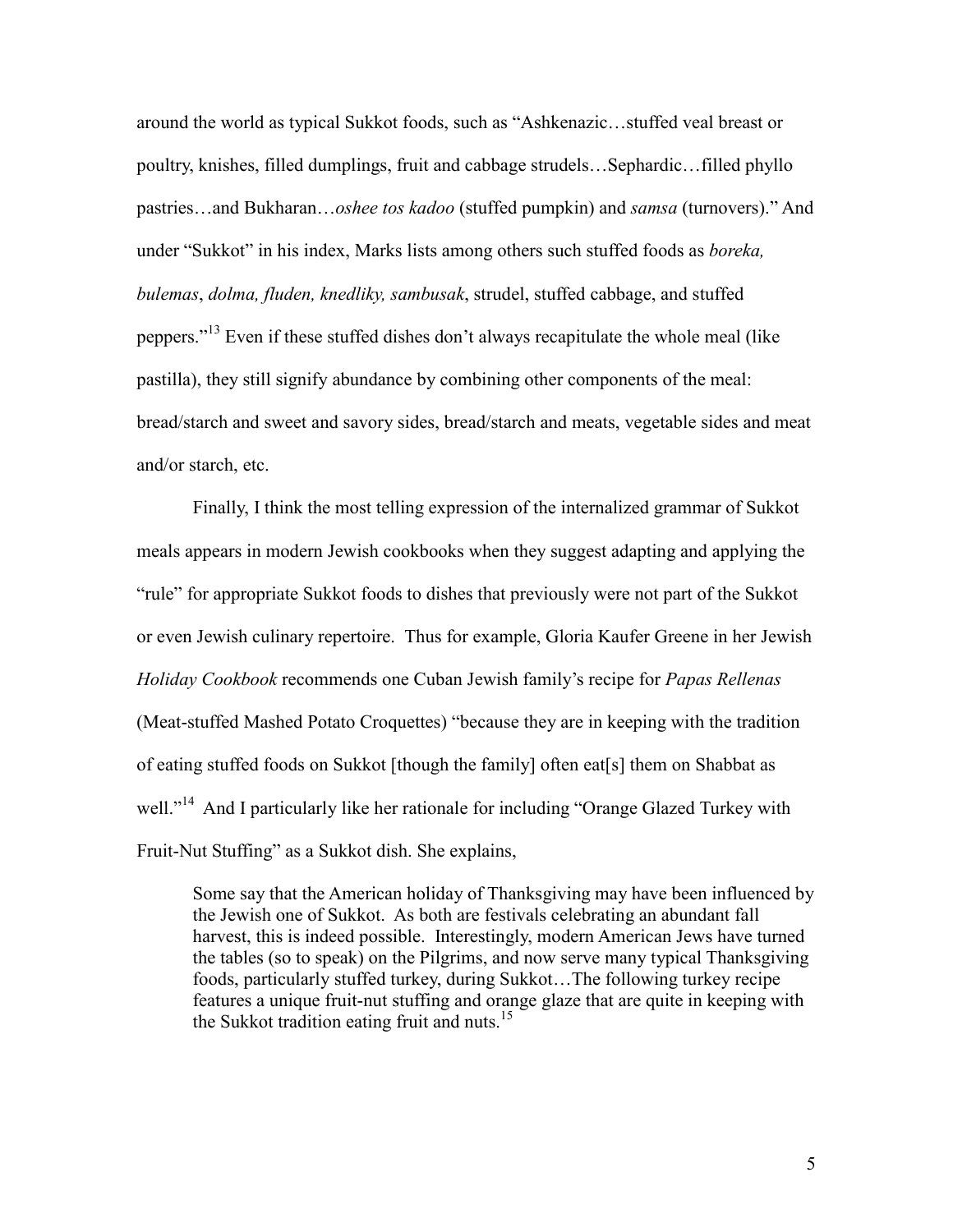Greene's "translation" of the "language" of American festive meals into the language of Jewish festive meals works because the "syntax" of adding or stuffing ingredients to signify "abundance" is so similar in both, not to mention the shared seasonal and "sweet" symbolism of the ingredients. To be sure, there are other things going on here in Greene's Jewish Holiday Cookbook, which reflect the complex strategies of negotiation of modern American Jewish identities.<sup>16</sup> One is the assimilation of "Jewish" food *per se* to "Jewish" holiday food." That is, American Jews often eat stereotypically *Jewish* food on *Jewish* holidays, "American" or other ethnic foods on all other days. Or when Jews eat stereotypically American holiday foods – like stuffed turkey, that in effect makes them Jewish holiday foods. A second is the exoticization of Sephardic Jewish foods by many American Jews who come primarily from Ashkenazic, Eastern European Jewish backgrounds. Thus, eating and cooking Sephardic Jewish foods allow Jews to eat "ethnic" (the Other's) food and Jewish (our "own") food at the same time. So "adding" Sephardic foods to the "default" Ashkenazic culinary repertoire, and especially for Jewish holiday meals, is another way marking them as special, and different from other "ordinary" Jewish meals. For example, though my family is Ashkenazic, I know I often cook "foreign" Middle Eastern or Sephardic Jewish dishes (such as a rich savory vegetarian couscous with end of summer vegetables and a sweet garnish of caramelized onions and raisin for Sukkot<sup>17</sup>) when we invite guests to our Jewish holiday meals. But there's more to making Sukkot the pre-eminently festive festival than the variation and multiplication of the courses and components of the foods we *eat*.

**Superabundant Sensory Experiences: More than Food that Just Tastes Good**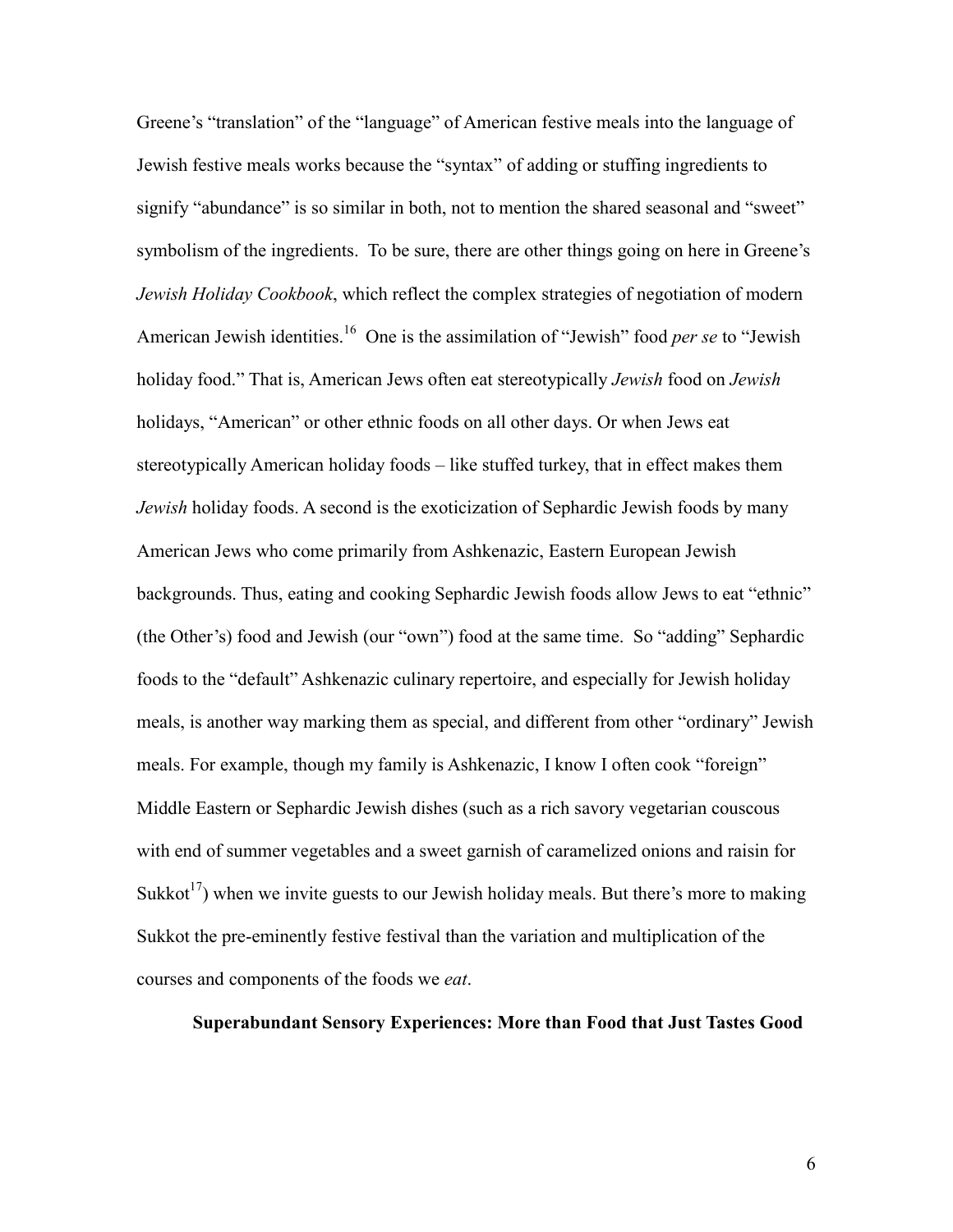Certain rituals specific to Sukkot alone are added to signify abundance or extravagance beyond the way the special foods and practices of other Jewish holidays do. There are "foods" specifically prescribed in the Bible for Sukkot, the citron or "etrog" (called the *pri etz hadar*, "the fruit of the beautiful tree" in the Bible), <sup>18</sup> and the leaves of the date palm, the *lulay*, to be enjoyed not through the sense of taste, but through their fragrant smell, visual beauty, feel, and sound when they are waved together with the other two of "the four species," myrtle and willow leaves. Indeed the following midrash brought by the modern Israeli Jewish educator Ephraim Kitov to explain their symbolism stresses not only that their taste is not their sole pertinent quality, but also that they are "metonymic foods:"<sup>19</sup>

Our Sages expounded (Vayikra Rabbah 30):

The fruit of a beautiful tree – this refers to Israel, for just as the esrog [sic] has both taste and scent, so too are there Jews who both possess Torah learning and good deeds. The branch of the palm tree – This refers to Israel, for just as the *lulav* has

taste [i.e., dates] but lacks scent, so too are there Jews who possess Torah learning but lack good deeds.

A bough from the "avos" tree – This refers to Israel, for just as the hadas has scent but lacks taste, so too are there Jews who possess good deeds but lack Torah learning.

Willows of the stream – This refers to Israel, for just as the aravah lacks both taste and scent, so too are there Jews who lack both Torah learning and good deeds.

What does God do with them...God says, "Bind them together, and they will atone for each other!" $^{20}$ 

These foods which stand for the different components of the Jewish people, are brought together and "consumed" not through the mouth and the sense of taste, but by smelling, touching, seeing, and hearing them when one holds them together and waves them in six different directions.<sup>21</sup> In this ritualized metaphor, it is a prerequisite to bring the Jewish people together symbolically "to atone for one another" each day before one eats their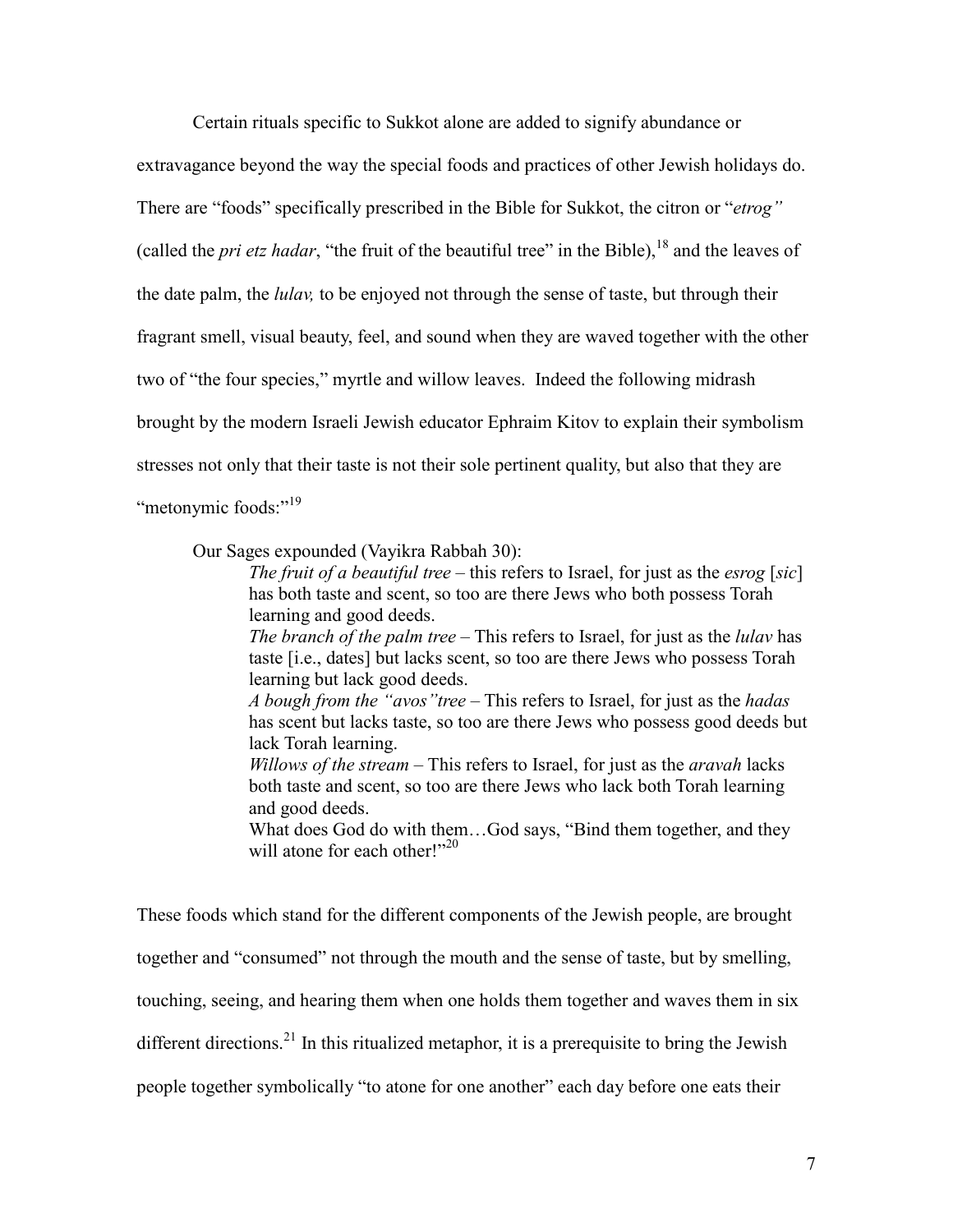.hakkum meal in the sukkah. That is, one must perform the ritual of taking and waving the four species, before one is even permitted to eat a festive meal in the sukkah.<sup>22</sup>

*Where* one eats the festive Sukkot meals enhances them by drawing attention to their visual appeal, as well as to their taste. To fulfill the scriptural verse "This is my God and I shall exalt Him (*anvayhu*, literally, I shall make Him *naveh* – "beautiful", Ex 15:2), Jews are encouraged to decorate the *sukkah*, the booth they build for the holiday, with colorful seasonal foods (like gourds, Indian corn, and cranberries where I live in New England).<sup>23</sup> The post-Biblical commandment to make the sukkah and the other ritual objects beautiful is called *hiddur mitzvah*, "beautification of the commandment," and the criteria that makes them beautiful are especially features of their visual appearance, which Jewish tradition carefully specifies.<sup>24</sup> Taking these visual aesthetic experiences together with the other special tastes, scents, textures, and sounds of Sukkot, one enjoys the festival when abundance and extravagance is to be experienced in multi-sensory, synaes the tic ways.

#### $B$  **superabundant Expenditure**

One can spend even beyond one's means for the sake of *hiddur mitzvah*.<sup>25</sup> The plot of the 2004 Israeli movie *Ushpizin* turns on this tradition. The protagonist, Moshe Bellanga, a poor Hasidic Jewish man living in the ultra Orthodox neighborhood Mea Shearim in Jerusalem with his childless wife, Malli, don't have enough money to purchase food for the week of Sukkot, not to mention a sukkah and the other ritual items for the holiday. They pray for a miracle and one occurs. They're given an anonymous donation of \$1000, and a Sukkah. But then Moshe uses up most of the money to buy an expensive, perfectly formed *etrog* (unbeknownst to his wife, who becomes furious at him when she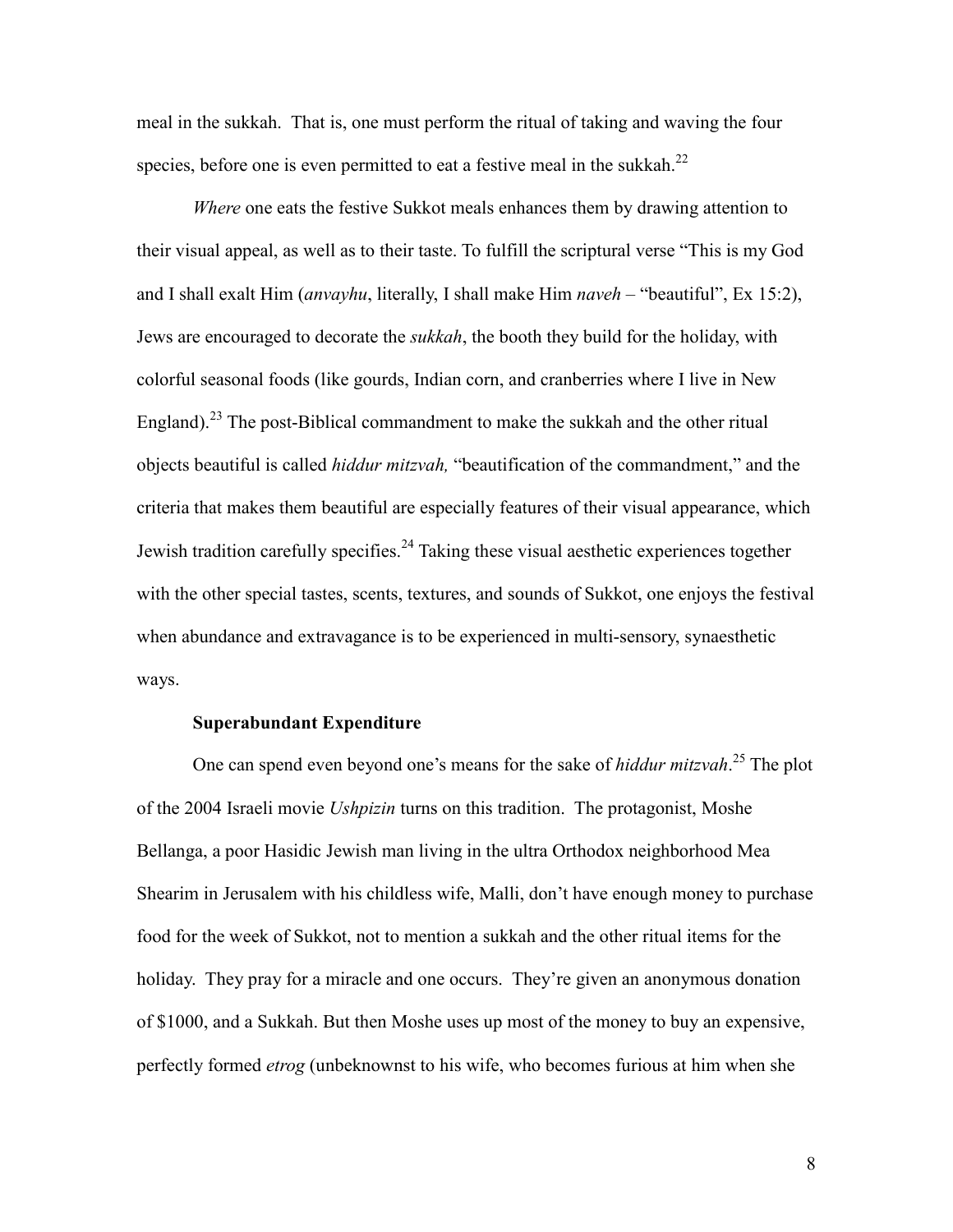discovers this), only to have one of his guests in the sukkah cut it up and put it in a salad in his unwittingly disastrous attempt to reciprocate his host's hospitality.<sup>26</sup>

# **Superabundant Guests: Ushpizin**

The very custom of going out of one's way to entertain "Ushpizin" -guests both invisible (the ancestors Abraham, Isaac, Jacob, Moses, etc., and the mystical divine sefirot to which they correspond) and visible – the poor, those without a place to celebrate, is also a ritual expression of extravagance. For the invisible *Ushpizin*, there are ritual formulas to "invite" each supernatural guest into the sukkah on their appropriate day, some set a chair at the table, or put up pictures of them in the sukkah to suggest their presence.<sup>27</sup> Our family custom is to improvise on this. We paint and post pictures not only of the traditional male *Ushpizin*, but also female Biblical heroines (like Miriam, Esther, Sarah, etc., to suit our egalitarian perspective), and at the table ask our guests to think of people whom they would wish to have at our meal if they could choose them from any place or time. As for the visible guests, Jewish tradition suggests inviting the supernatural guests not with the expectation that it's not necessary to feed them, but rather, one prepares extra food for them, and invites the actual poor in to eat it.<sup>28</sup> Moreover, for these real *Ushpizin*, another tradition urges that the host be personally involved in the preparation of the food for these meals in the Sukkah, even if he or she has many servants.<sup>29</sup>

The movie *Ushpizin* dramatizes the how far out of one's way observant Jews might go to in their efforts to observe the mitzvah of entertaining guests for Sukkot. As the movie review in the New York Times describes what happens,

The guests arrive just in time for dinner. Chowing down like famished dogs, they proceed to eat and drink the Bellangas out of house and home. But the hosts are thrilled. The appearance of guests during a holiday celebrating hospitality must be another sign of divine beneficence. And when Eliyahu and Yossef make no signs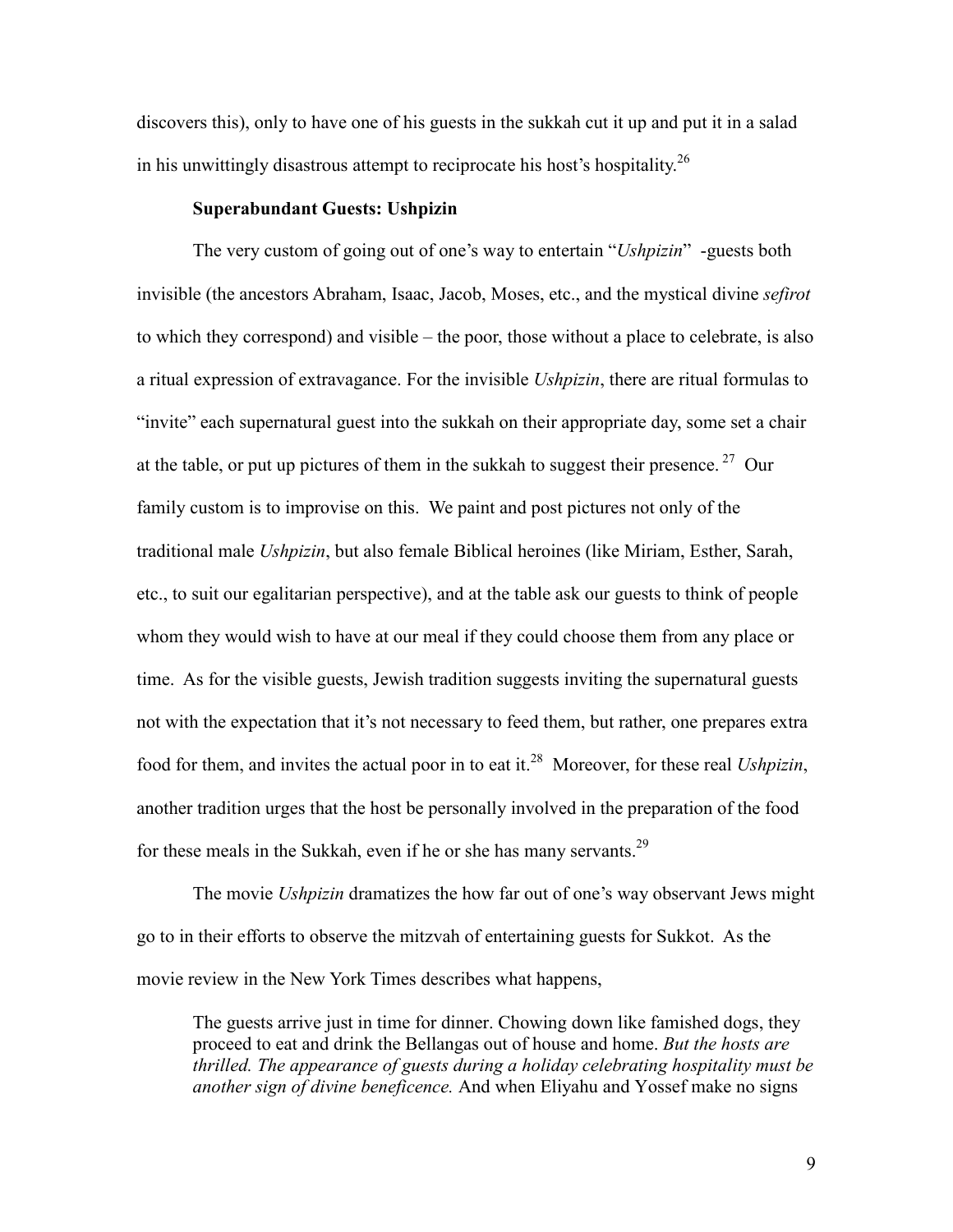of leaving, the hosts adjust their thinking and gratefully accept the boorish behavior of the men who came to dinner as a divine test with a reward at the end.

Unbeknownst to the Bellangas, Eliyahu and Yossef have just escaped from prison and are actually hiding from the police. Eventually, the guests go too far. After demanding money from Malli to buy meat, they set up an outdoor grill, blast pop music on a portable sound system and dance around wildly, incensing the  $neighbors<sup>30</sup>$ 

And as I mentioned, these impossible guests cut up the exorbitantly priced etrog in a salad for their host. But the point is that, at least at first, Moshe and Malli believed that the addition of guests to their meals in the sukkah "during a holiday celebrating hospitality must be another sign of divine beneficence."<sup>31</sup>

# **Superabundant Memories**

On Sukkot, it is also customary to evoke certain parts of what I shall call for the purpose of this paper "the Jewish collective memory" that speak of the loss or fleetingness of abundance, namely Simhat Bet Ha-Sho'evah, the water libation festival imagined nostalgically to have been celebrated at Sukkot long past in the time of the Temple, and the reading of the world-weary book of Ecclesiastes (Koheleth) said to have been written by an old King Solomon, on the Sabbath that falls during the seven days of Sukkot. In many observant Jewish communities it is the custom to gather in synagogues and houses of study on the nights of Sukkot "to rejoice together through music, song, and remembrance of the *simchas beis ha-sho'evah*."<sup>32</sup> Why this long past celebration in particular? The rabbis praised this celebration of Simhat Bet Ha-Shoe'evah superlatively: "Whoever never witnessed Simhat Beit Hashoevah has never in his life seen true joy," and with hyperbolic accounts of people singing in the streets, dancing atop magnificent pillars, lamps lit and shining so brightly from one end of Jerusalem to the other, so that the night seemed like the day.<sup>33</sup> By celebrating with water, sustenance common to all, this festival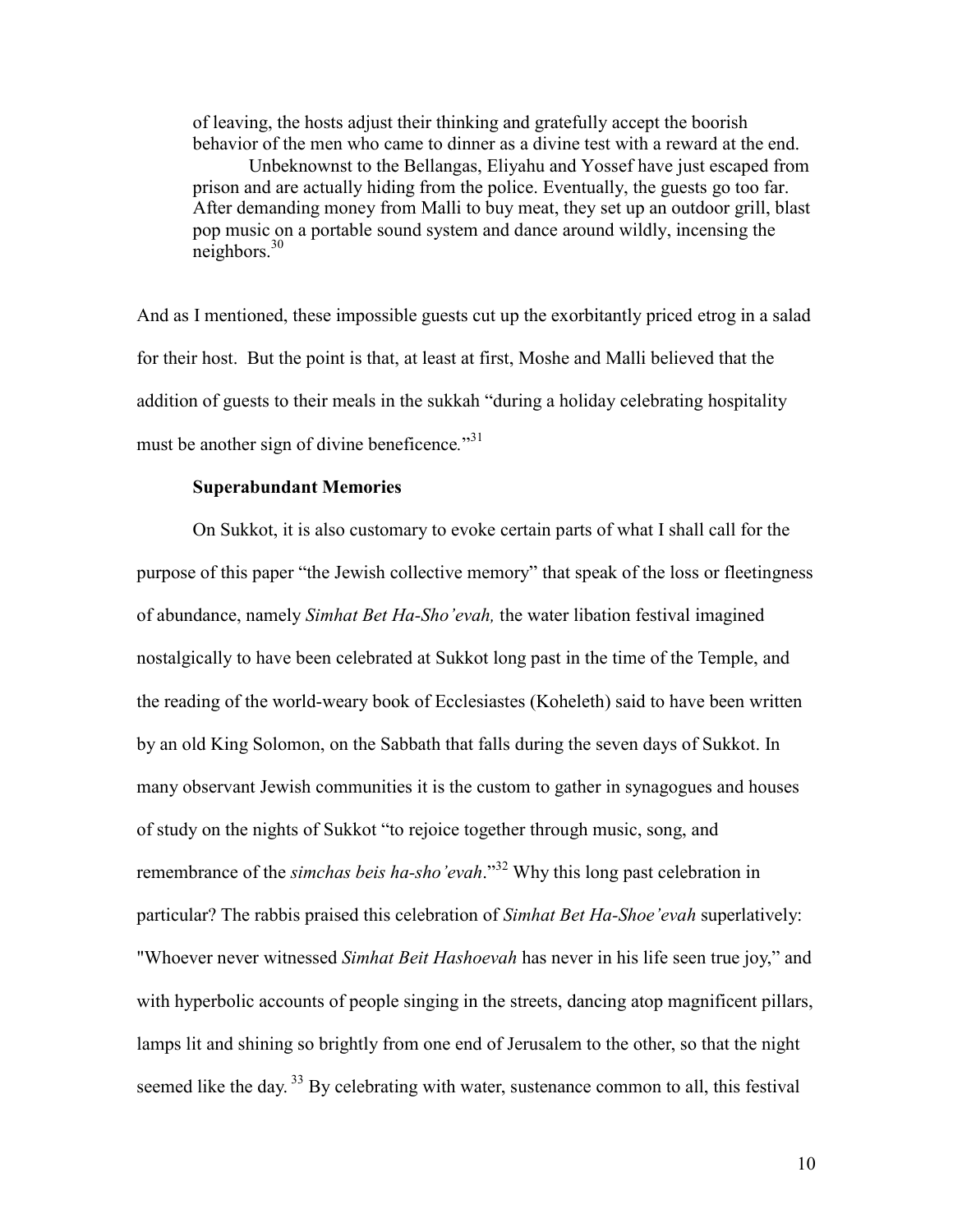called for God to spread His blessing of the fruitful rains to all the inhabitants of the world, Jew and non-Jew alike. We add to our joy by recalling past experiences of exceedingly abundant joy, though with that memory comes an undercurrent of regret and loss, at the remembrance of abundance *past*.

Finally, the prescribed Sukkot synagogue reading of Ecclesiastes (an almost desperate summons to enjoy feasting in the shadow of death), expresses the mood of the harvest season. It's an explicit *memento mori*, a parable calling our attention to the meaning of the harvest's abundance in the face of the impending chill of the winter, the precarious of the sukkah exposing its diners to the elements, and the last gasp of autumn's colorful leafy exuberance. "Leaves become most beautiful when they're about to die."34 Or as Ecclesiastes itself puts it, "To every thing there is season...a time to be born, a time to die," and

Go, then, eat your food and enjoy it, and drink your wine with a cheerful heart: for God has already accepted what you have done...Enjoy life with a woman you love all the days of your allotted span here under the sun, futile as they are.<sup>35</sup>

One might think the sentiments of Ecclesiastes put a limit on the joy in our temporary abundance. Not so! Paradoxically, evoking death in the midst of feasting is the ultimate symbol of abundance, of extravagance, and excess – intimating that our joy transgresses even the boundary of our own mortality. As George Bataille says in his essay "Joy in the Face of Death,"

Those who look at death and rejoice are no longer the individuals destined for the body's rotten decay, because simply entering into the arena with death already projected them outside themselves, into the heart of the glorious community of their fellows where every misery is scoffed at. Every instant dispelling, and annihilating the preceding one, the triumph of time seems to them bound up in their own people's conquering action. Not that they imagine they can thus escape their lot by substituting a community that is more durable than their persons. Quite the contrary...the feeling of cohesion with those who have chosen each other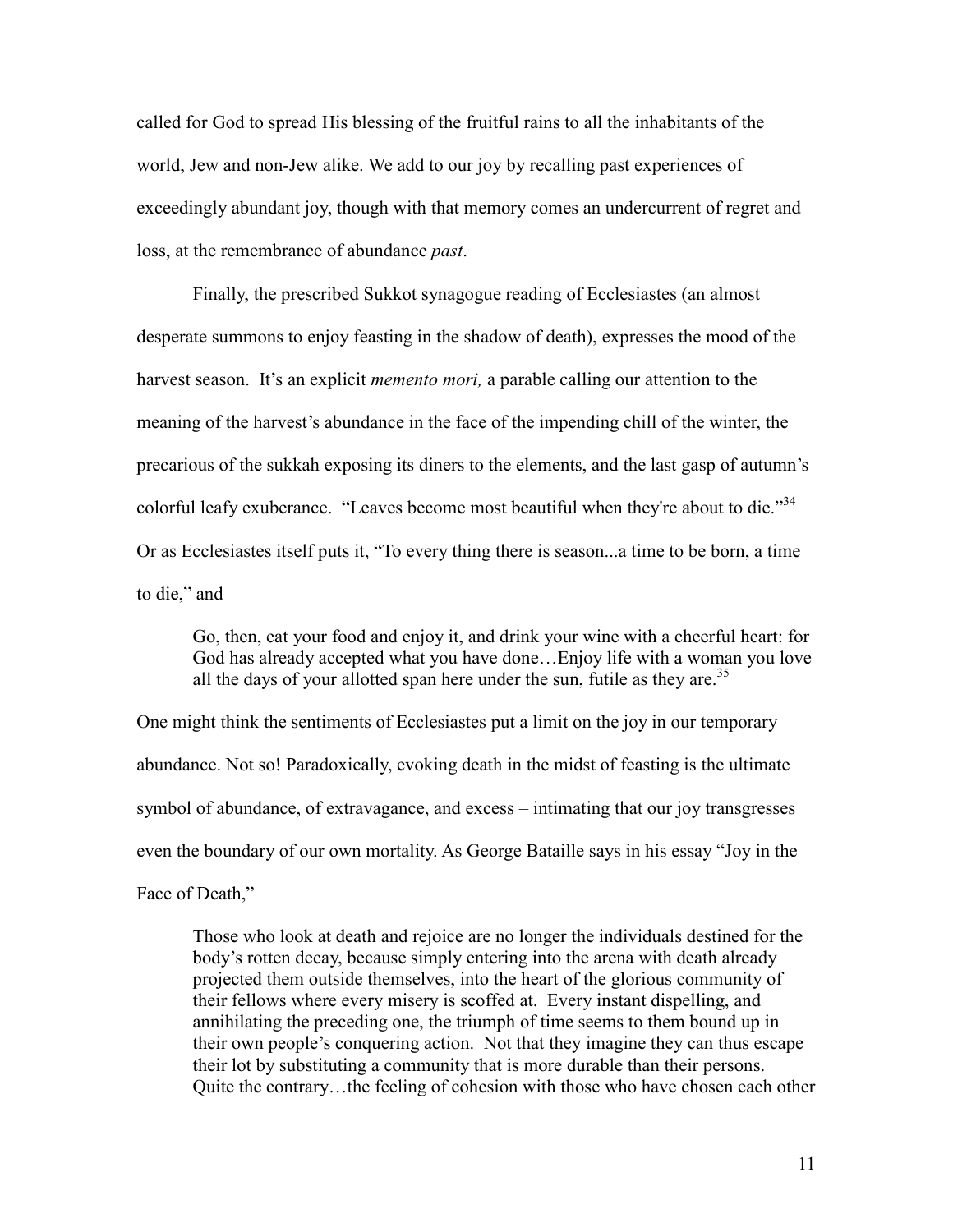to share their great intoxication is...only the means of perceiving all of the glory and conquest signified by the loss, all of the renewed life, the rebounding, the "allelulia" signified by the dead person's fall...One must have experienced, at least once, this excess of joy to know to what extent the fertile prodigality of the sacrifice is expressed in it.<sup>36</sup>

In other words, when we celebrate, our *awareness* of less, is *more*. The grammar of joy, the syntax and symbolism of abundance can be spoken even in the language of memory, the memories of meals (and those with whom we shared them) we missed and still miss.

#### **Conclusion**

Extravagance and variety of food and guests, *multisensory* enjoyment of festive "foods", the impulse to beautify, the impulse to sacrifice, and "joy in the face of death," are what make Sukkot the most festive of Jewish feasts. But wouldn't these components make any meal festive, not just Jewish ones? The rabbinic discussion of how to be joyous (and the passage that was my original impetus for the idea of this paper) is instructive. In the Babylonian Talmud some time back in the fourth to six centuries CE,

The Rabbis taught: A person is obligated to make his children and the members of his household happy on Yom Tov, as the verse says, and you shall be joyous in your holiday. And how does he make them happy? With wine. Rebbe Yehuda said: men with what is appropriate for them and women with what is appropriate for them. Men with what is appropriate for them with wine. And women with what? Ray Yosef taught: in Bavel with colored clothing and in Eretz Yisrael with pressed flax clothing. We learned in a Braita: Rebbe Yehuda ben Beteira said: when the Beit Hamikdash is standing simcha is only with meat, as the verse says and you shall slaughter peace offerings and eat them there and be joyous in front of Hashem your G-d, and when the Beit Hamikdash is not standing simcha is only with wine, as the verse says, and wine shall gladden the hearts of man.<sup>37</sup>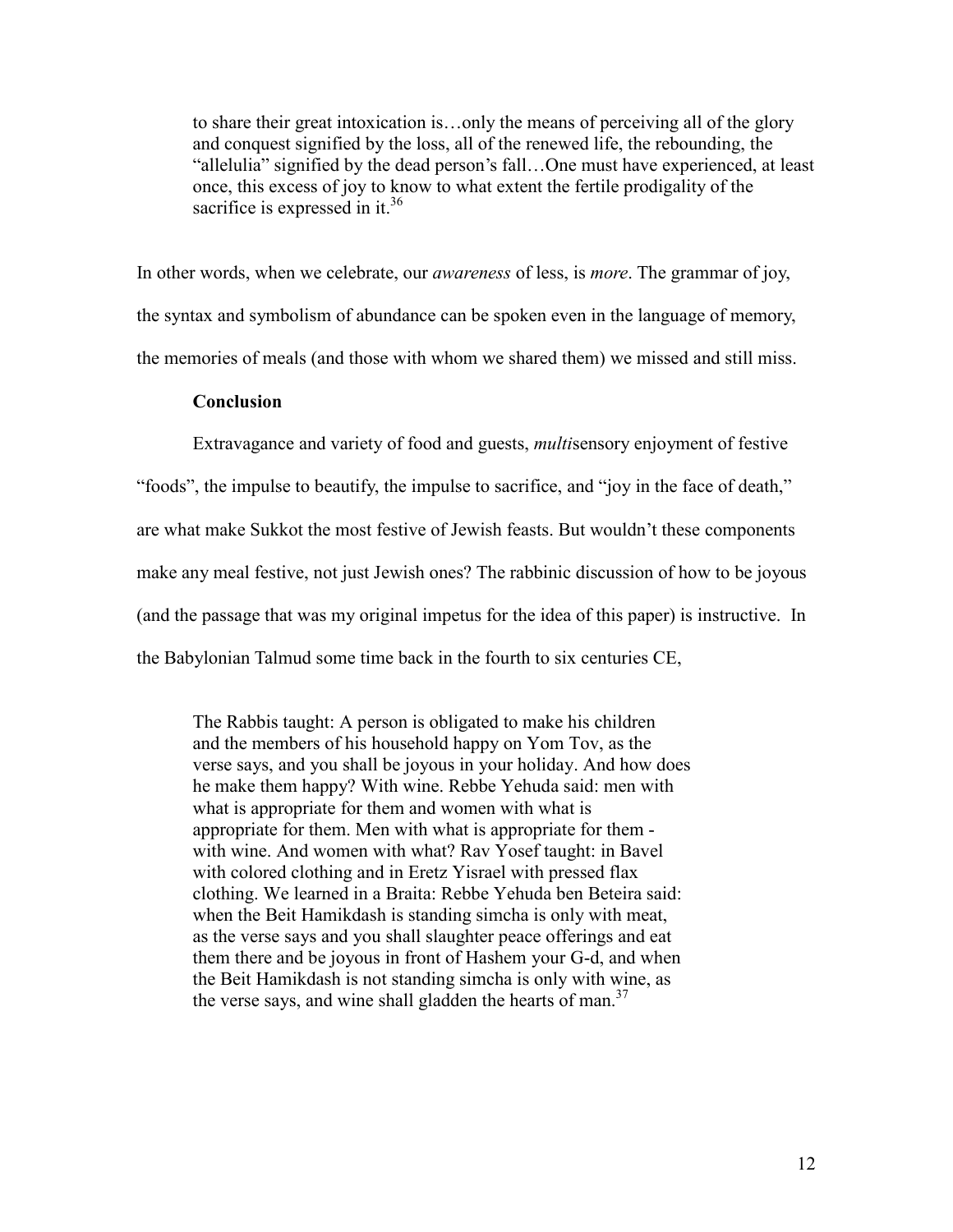Even in the Jewish legal discussions of joy, there's room for improvisation, as long as one knows how to express joy in one's particular language of meals. Jewish meal language clearly employs a syntax and symbolism of abundance to signify joy and celebration. But I think this is also the "generative grammar" as it were of Mary Douglas' "grandest" meals," and so, I suspect, of harvest festivals in general, like the North American Thanksgiving feast. In short, Sukkot is not only the paradigmatic Jewish celebration feast, but also, can be a paradigm for understanding how to express joy in the languages of other meal systems in other cultures.

<sup>&</sup>lt;sup>1</sup>Mary Douglas, "Deciphering a Meal," *Daedalus* 101, no. 1 (January 1, 1972): 67.  $2$  Jewish law defines the word "dwell" in the Biblical commandment "Dwell in sukkot for seven days" (Lev. 23:42) to mean one should eat all their *meals* in the sukkah, drink in the sukkah, and have convivial conversations with one's friends in the sukkah. Kitov explains that Jewish law not only defines the basic "fixed meal" as bread, or some other baked grain product, but also "drinking": namely, "sitting down with friends in a formal manner to drink wine, beer, or some other beverage (Eliyahu Ki  $\Box$ ov, *The Book Of Our* Heritage  $\Box$ : The Jewish Year And Its Days Of Significance, ed. Dovid Landesman, trans. Nachman Bulman, 3-volume pocket ed., [Jerusalem□: Feldheim Publishers, 1999]: 1:130- $1$ ).

 $\frac{3}{3}$ R. Isaiah Horowitz, Shnay Luhot Ha-Brit: M.Sukkah Ner Mitzvah 31. There is no simhah ["joy" or "celebration"] without meat, or wine. But see also Rabbi Michoel Zylberman, "The Mitzvah of Simcha on Yom Tov," YU Torah Online - Sukkot To-Go 5769 (2008): 59-62. http://www.yutorah.org/togo/5769/sukkot/.

In his opinion, the commandment to "rejoice in your festivals ... and you should be exceedingly happy" [Dt. 16:14,15: ve-samahta ve-hagekha...ve-hayita akh sameah, a signature phrase and song typically sung during Sukkot] refers to a "subjective" experience of joy, for which eating meat is but one of several means to that end. He says,

Everyone has to attain a state of joy, but the way that one does so may depend on his ability, wealth, and personal preferences. For men it may be through eating meat and drinking wine; for women it may be through getting new clothing; and for children it may be through new toys  $(p. 60)$ 

and infers "that if a person enjoys other kinds of food more than meat, he may fulfill his obligation of simchat Yom Tov with the foods that he enjoys." (p. 61).

<sup>&</sup>lt;sup>4</sup> Gil Marks, *Encyclopedia of Jewish Food* (Hoboken, N.J. John Wiley & Sons, 2010), p. 598

 $5$  Marks, pp. 599-600. In other words, tsimmes, can be a pretty basic dish, "as simple as cooked carrots and honey," but one *potschkies* with it by adding lots of extra ingredients to make it special for the holidays.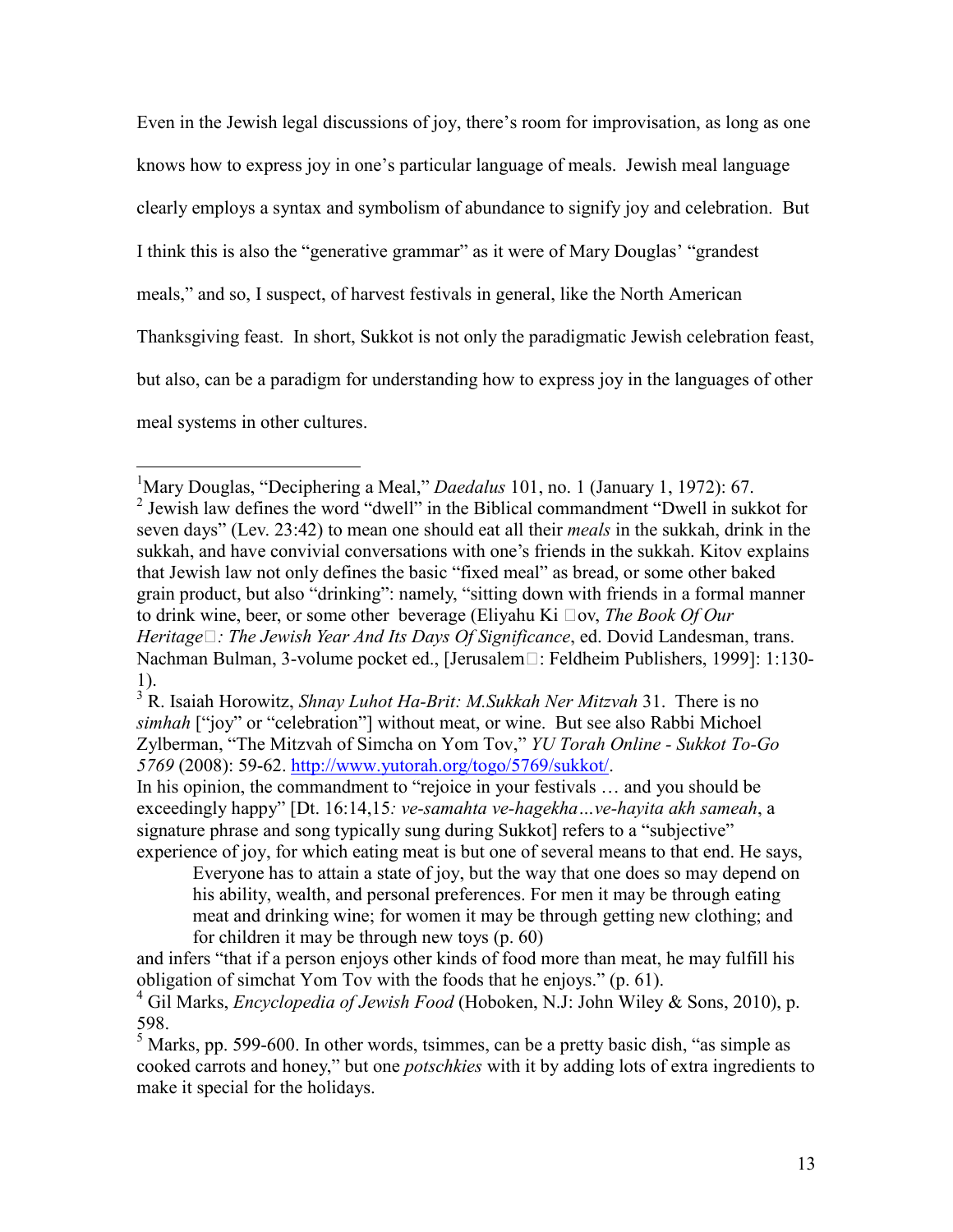<sup>8</sup> The two loaves, which are also required for Sabbath meals, are also an allusion to the double portion of manna, the miraculous bread from heaven the Israelites received in the desert on the day before the Sabbath, so that they wouldn't violate God's prohibition against work on the Sabbath, that is, by "harvesting" the fallen manna resting on the ground (Ex 16:22-26ff).<br><sup>9</sup> Mary Douglas, "Deciphering a Meal," *Daedalus* 101, no. 1 (January 1, 1972): 68.

 $\frac{10 \text{ Marks}}{Marks}$ , p. 599.

 $11$  Marks, pp. 448-9.

<sup>12</sup> Marks, p. 569; Gloria Kaufer Greene, *The Jewish Holiday Cookbook: An International* Collection Of Recipes And Customs, 1st ed. (New York: Times Books, 1985), p. 107.

 $13$  Marks, 654.

 $14$  Greene, p. 115. She points out that they are very similar to an Iraqi Jewish recipe

 $^{15}$  Greene, pp. 121-2. I'm guessing from the sentence concluding the quotation that this recipe is her own invention or innovation.

<sup>16</sup> See Laurence Roth, "Toward a Kashrut Nation in American Jewish Cookbooks, 1990-2000," Shofar: An Interdisciplinary Journal of Jewish Studies 28, no. 2 (2010): 65-91, for an incisive account of identity formation and strategies of acculturation in modern American Jewish cookbooks, though what I say about them is my own interpretation of how they're played out in the "language" of Jewish holiday meals.

<sup>17</sup> A sort of hybrid derived from recipes in Gil Marks, *Olive Trees And Honey: A Treasury* Of Vegetarian Recipes From Jewish Communities Around The World (Hoboken, NJ: Wiley Pub., 2005) and Sally Pasley, *The Tao Of Cooking* (Berkeley, Calif.: Ten Speed Press,  $1982$ ).

<sup>18</sup> The types of citrons used on Sukkot look like lemons, and are not the Buddha's hand citron, though they are related and have a similar assertively pleasant fragrance. See Marks, Encyclopedia of Jewish Food, 180.

 $19$  On "metonymic foods" and the formation of group identities, see Jordan Rosenblum, Food and Identity in Early Rabbinic Judaism (New York, N.Y. Cambridge University Press, 2010) pp. 45-75, based on Emiko Ohnuki-Tierney, Rice as Self: Japanese Identities Through Time (Princeton, N.J. Princeton University Press, 1993).

 $^{20}$  Kitov, 1:161-2.

 $^{21}$  Kitov, 1:157.

 $22$  Kitov, 1:150.

<sup>23</sup> Kitov, 1:129.

<sup>24</sup> Kitov, 1:153-156: e.g., the etrog "completely clean of spots, the *pitom*," [its nipple-like protuberance] unbroken and "centered on the top...and parallel to the *oketz* [the pointed] end where the fruit was originally connected to the tree]; the lulav (palm branch) "should be green and no evidence of dryness from top to bottom...straight like a rod without twists or bends on any side."etc.

 $^{25}$  Kitov, 1:157-160. To illustrate his point, Kitov tells a story not unlike the one dramatized in the movie *Ushpizin*.

 $6$  Ibid., 600.

 $^7$  Kitov, p. 1:178.